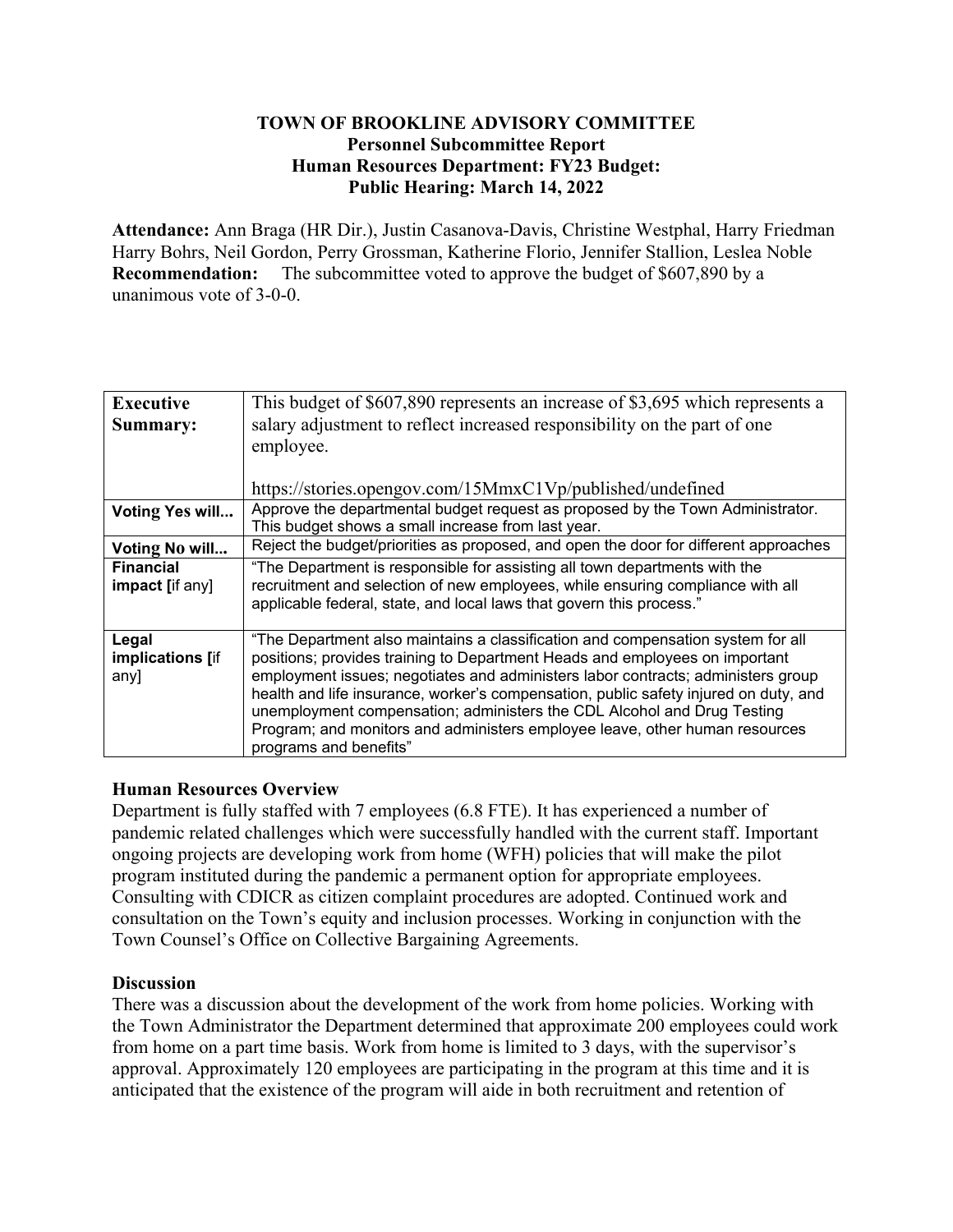employees. Within the Planning Department this has translated into workspace sharing. This also permitted a Payroll Coordinator to continue working for the Town.

There was also a discussion about the Collective Bargaining in Town. The AFSCME contract should be ready for a Town Meeting vote at the Spring Town Meeting. Other Collective Bargaining agreements will probably not be ready before Fall Town Meeting. There was a brief discussion of the police contract and the implementation of body camera use by the police force. Compensation for the agreement to wear body cameras is subject to negotiation in this contract. There was also a general discussion about potential cost of living increases in the upcoming contracts since inflation seems to raising rapidly and is of concern.

We discussed the need for a comprehensive salary survey to determine if the salaries the Town is offering are sufficient to recruit the personnel we need to keep the Town services running smoothly. Salaries have been an issue for the Building Department, where we have experienced significant difficulty hiring some trades. While a comprehensive survey might help with hiring we would need to be prepared to raise salaries if it is determined that we are below the current market for a significant segment of our workforce.

The Human Resources Department touches every department and affects every employee at some point and some level. This requires staff to interact both broadly and deeply.

### **Recommendation**

By a vote of 3-0-0, the Personnel Subcommittee of the Brookline Advisory Committee recommends ACTION on the budget as presented

### Hearing Recording:

https://brooklinema.zoomgov.com/rec/share/h0D6S4wIsVu550btFu6euDH00jXi4lVpqKZethyuueyH3eicF4P8qvsk\_-ThqrY.tKX3QIAZN8inEh8T

**Passcode:** 0F\$Z&7^L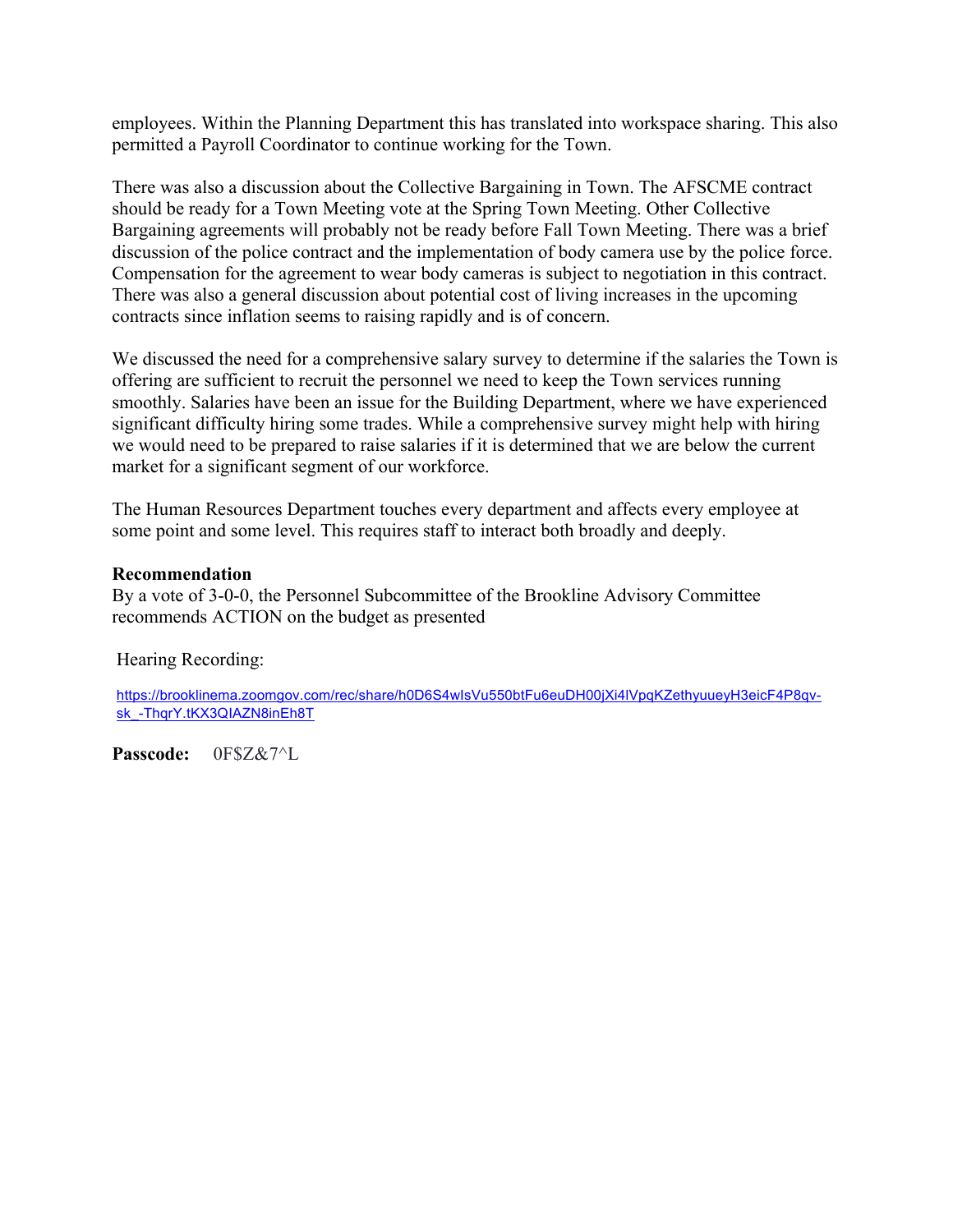# FY23 Budget Line Item Report

| Collapse All                      | FY21 Actuals | FY22 Budget | FY23 Budget  | Variance       |
|-----------------------------------|--------------|-------------|--------------|----------------|
| <b>v SALARIES</b>                 | \$327,830    | \$321,796   | \$325,491    | \$3,695        |
| PERMANENT FULL TIME               | 317,766      | 494,294     | 500,309      | 6,015          |
| PERMANENT PART TIME               | $\theta$     | 43,125      | 43,125       | $\mathbb O$    |
| <b>LONGEVITY PAY</b>              | 1,250        | 1,250       | 1,250        | $\overline{0}$ |
| <b>EXTRA COMPENSATION</b>         | 162          | $\mathbb O$ | $\theta$     | $\mathbb O$    |
| <b>VACATION BUYOUT</b>            | 2,496        | $\theta$    | $\mathbf{0}$ | $\mathbb O$    |
| A DAY BUYOUT                      | 6,156        | $\theta$    | $\theta$     | $\bf 0$        |
| <b>CLOTHING-UNIFORM ALLOWANCE</b> | $\mathbb O$  | 550         | 550          | $\mathbb O$    |
| OFFSET                            | 0            | $-217.423$  | $-219,743$   | $-2,320$       |
| <b>v SERVICES</b>                 | 211,200      | 239,359     | 239,359      | $\theta$       |
| OFFICE EQUIP R & M                | 389          | 500         | 500          | $\mathbb O$    |
| OFFICE EQUIP RENTALS/LEAS         | 2,400        | 2,159       | 2,159        | $\mathbb O$    |
| PROFESSIONAL/TECH SERVICE         | 3.451        | 22,500      | 22,500       | $\mathbf 0$    |
| <b>LEGAL SERVICES</b>             | 181,938      | 157,500     | 157,500      | $\mathbf 0$    |
| <b>CDL DRUG TESTING</b>           | 4,160        | 6,000       | 6,000        | $\mathbb O$    |
| PREPLACEMENT-MEDICAL              | 8,991        | 35,700      | 35,700       | $\mathbb O$    |
| <b>WIRELESS COMMUNICATIONS</b>    | 1,023        | 700         | 700          | $\mathbb O$    |
| <b>POSTAGE</b>                    | $\mathbb O$  | 200         | 200          | $\mathbb O$    |
| <b>DELIVERY SERVICES</b>          | 55           | 400         | 400          | $\mathbb O$    |
| <b>ADVERTISING SERVICES</b>       | 8,575        | 13,300      | 13,300       | $\mathbb O$    |
| <b>SUBSCRIPTIONS</b>              | 219          | 400         | 400          | $\mathbf{0}$   |
| <b>v</b> SUPPLIES                 | 28,291       | 14,900      | 14,900       | $\mathbb O$    |
| OFFICE SUPPLIES                   | 1,665        | 3,700       | 3,700        | $\mathbb O$    |
| DATA PROCESSING SOFTWARE          | 26,626       | 11,200      | 11,200       | $\mathbb O$    |
| <b>v</b> OTHER                    | 4,320        | 26,500      | 26,500       | $\mathbb O$    |
| EDUCATION/TRAINING/CONFERENCES    | 3,995        | 25,500      | 25,500       | $\mathbb O$    |
| PROFESSIONAL DUES/MEMBERS         | 325          | 1,000       | 1,000        | $\mathbb O$    |
| <b>v BUDGETED CAPITAL</b>         | 1,236        | 1,640       | 1,640        | $\mathbb O$    |
| <b>LEASED COMPUTER EQUIPMENT</b>  | 1,236        | 1.640       | 1,640        | $\mathbf{0}$   |
| Total                             | \$572,877    | \$604,195   | \$607,890    | \$3,695        |

Data filtered by EXPENSES, HUMAN RESOURCES and exported on March 16, 2022. Created with OpenGov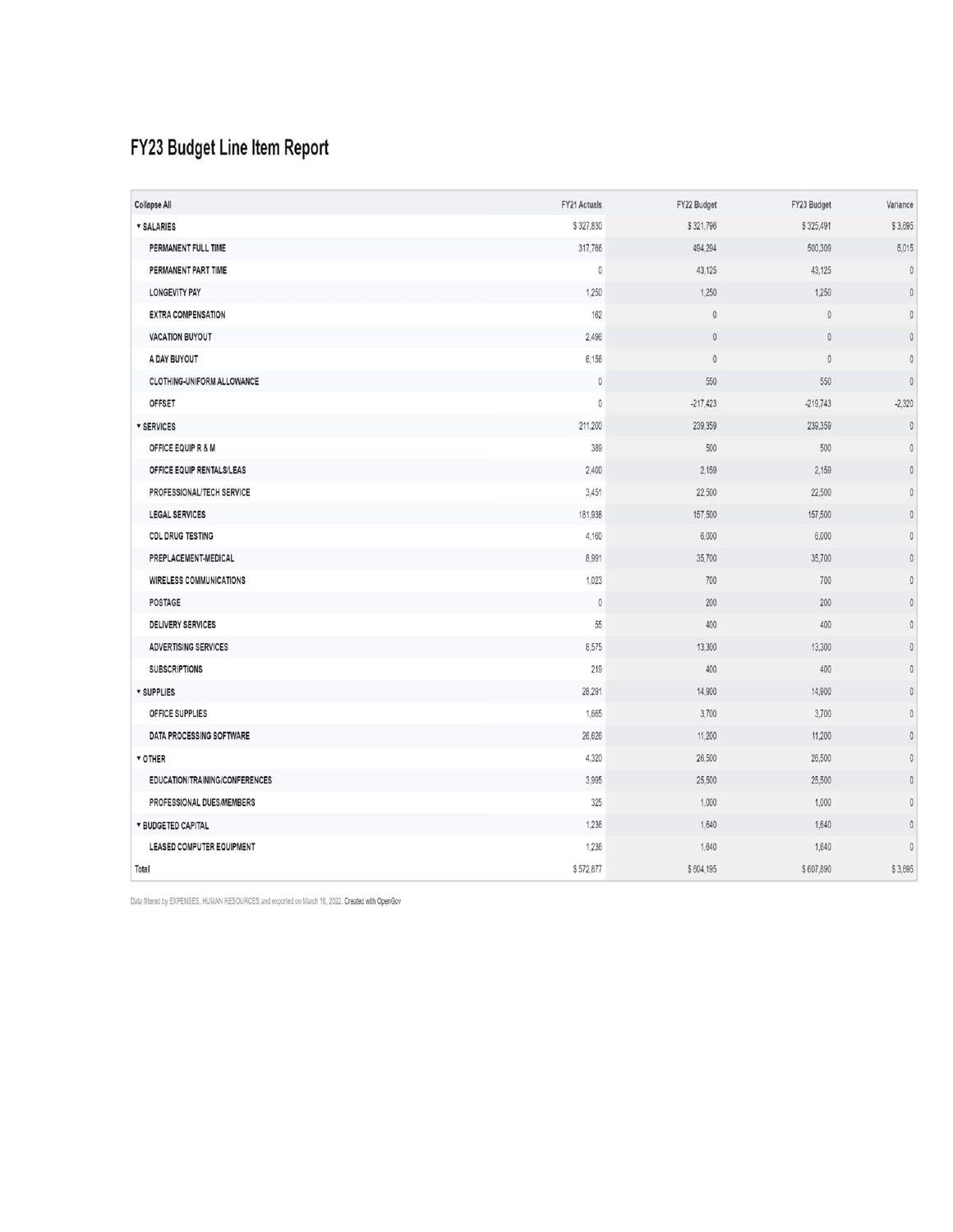## **TOWN OF BROOKLINE ADVISORY COMMITTEE Personnel Subcommittee Report Personnel Benefits: FY23 Budget: Public Hearing: March 14, 2022**

**Attendance:** Ann Braga (HR Dir.), Justin Casanova-Davis, Christine Westphal, Harry Friedman Harry Bohrs, Neil Gordon, Perry Grossman, Katherine Florio, Jennifer Stallion, Leslea Noble **Recommendation:** The subcommittee voted to approve the budget of \$75,350,740 by a unanimous vote of 3-0-0.

| <b>Executive</b>                           | Personnel Benefits total \$75,350,740 and compromise nearly 25% of the                                                                                                                                                                                                                     |
|--------------------------------------------|--------------------------------------------------------------------------------------------------------------------------------------------------------------------------------------------------------------------------------------------------------------------------------------------|
| Summary:                                   | operating budget. They include pensions, group health insurance, employee                                                                                                                                                                                                                  |
|                                            | assistance programs, group life insurance, disability insurance, worker's                                                                                                                                                                                                                  |
|                                            | compensation, the public safely Injured on Duty (IOD) medical expenses trust                                                                                                                                                                                                               |
|                                            | fund and unemployment compensation. The health insurance rates are set by                                                                                                                                                                                                                  |
|                                            | the GIC and the final number has not been included in this budget request,                                                                                                                                                                                                                 |
|                                            | which may cause the total to increase.                                                                                                                                                                                                                                                     |
|                                            |                                                                                                                                                                                                                                                                                            |
|                                            | The increase for the next year is \$3,795,947.                                                                                                                                                                                                                                             |
|                                            |                                                                                                                                                                                                                                                                                            |
| <b>Voting Yes will</b>                     | Approve the Personnel Benefits budget request as proposed by the Town<br>Administrator.                                                                                                                                                                                                    |
| Voting No will                             | Reject the budget/priorities as proposed, and open the door for different approaches                                                                                                                                                                                                       |
| <b>Financial</b><br><b>impact</b> [if any] | This budget represents a significant part of the operating budget. Most of the<br>benefits represent both previous commitments that have been made by the Town<br>(pension and health benefits for retired employees) and benefit required by law<br>(unemployment, workers compensation). |
| Legal                                      | As noted above, the vast majority of these benefits are either required by law or                                                                                                                                                                                                          |
| implications [if<br>any]                   | represent previous commitments that the Town has made to its employees                                                                                                                                                                                                                     |

# **Overview**

The Town has a substantial unfunded pension obligation, which we are on schedule to fully fund by 2030. The Towns pension fund is under the control of Retirement Board and the Retirement Board sets the rate of return, which directly impacts the Towns contribution need to achieve full funding. The current rate of return is set at 7.2%. There has been discussion of reducing this assumed rate of return by the Retirement Board, under whose domain this falls. Market returns, of course, fluctuate, and assuming a certain rate of return allows for a measure of "smoothing" in the funding schedule calculation.

The pandemic depleted the unemployment fund in 2021 and this budget replenishes that fund. Contribution to the Public Safety IOD fund in FY23 budget to replenish the fund. There was a balance of over \$1M two fiscal years ago and now it is around \$600K.